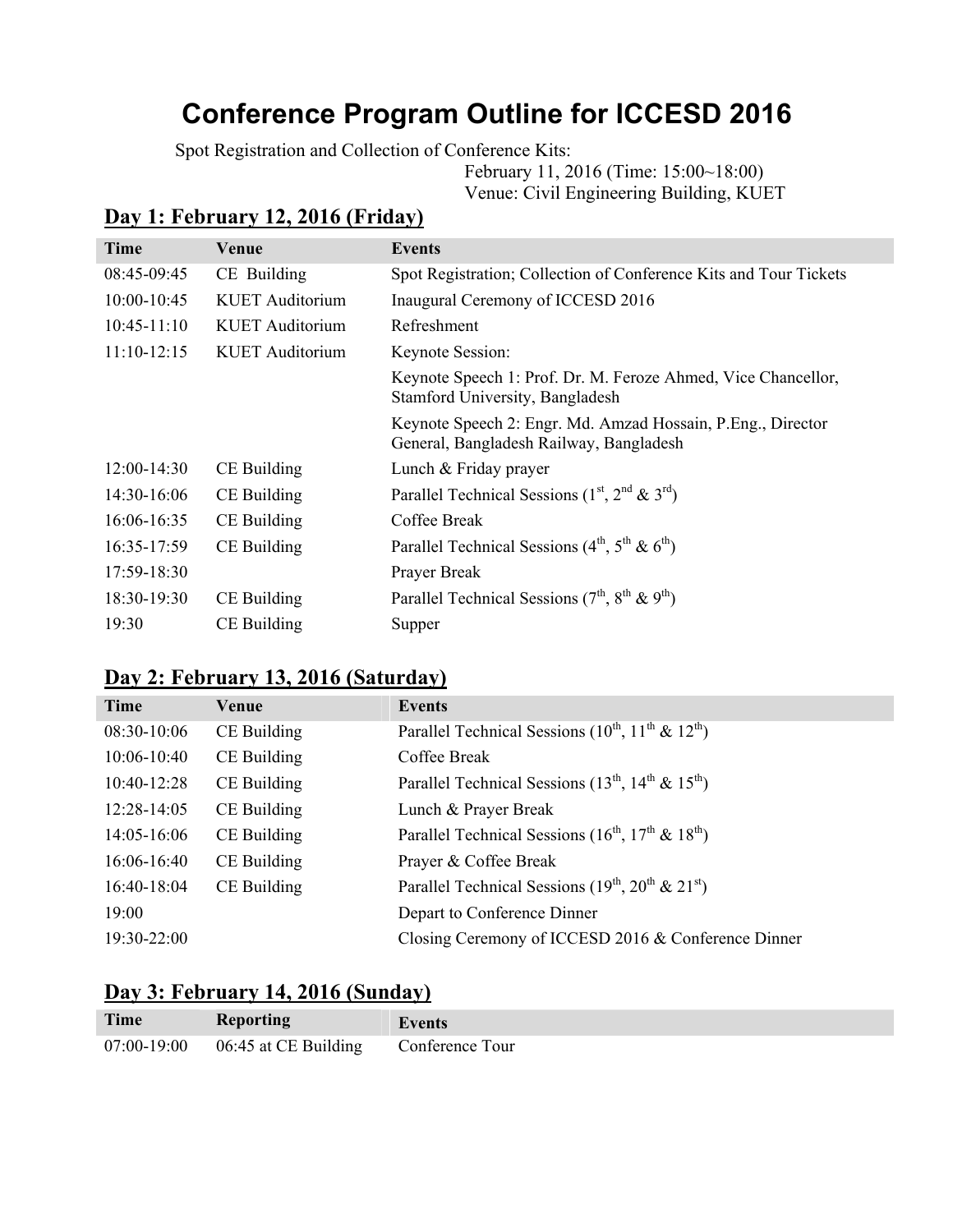# **CONFERENCE PROGRAM**

#### **DAY-1: February 12, 2016, Friday**

| 1 <sup>st</sup> Technical Session |          | <b>Environmental Engineering-I</b><br>Session Chair: Prof. Dr. Quazi Hamidul Bari, KUET                                      | <b>Venue: Seminar Room A</b><br>Date: 12/02/2016 (Friday) |                                                                                                                |
|-----------------------------------|----------|------------------------------------------------------------------------------------------------------------------------------|-----------------------------------------------------------|----------------------------------------------------------------------------------------------------------------|
| Time                              | Paper ID | <b>Paper Title</b>                                                                                                           | Page No.                                                  | <b>Authors Name</b>                                                                                            |
| 14:30~14:42                       | E21      | of<br>rainfall<br>intensity-duration-frequency<br>Generation<br>relationship for central region in Bangladesh                |                                                           | Munshi Md. Rasel, Md. Tashfique Uddin Chowdhury<br>and Md. Mazharul Islam                                      |
| $14:42 \sim 14:54$                | E26      | Analysis of the trends in temperature and precipitation<br>variables for Sylhet city of Bangladesh using RCLIMDEX<br>toolkit | $\overline{3}$                                            | M A Hashnat Badsha, M A H Kafi, M Z Islam and<br>Tanaz Islam                                                   |
| $14:54 \sim 15:06$                | E31      | Local adaptation practices in response to a super cyclone<br>in the coastal region of Bangladesh                             | 5                                                         | Md. Gulam Kibria, M. Shah Alam Khan and Debanjali<br>Saha                                                      |
| 15:06~15:18                       | E128     | Applicability of water sensitive urban design (WSUD) in<br>Dhaka city                                                        | $\overline{7}$                                            | S. T. Wahab, R. Mamtaz and M. M. Islam                                                                         |
| $15:18 \sim 15:30$                | E131     | Recovery of electric energy from municipal solid waste of<br>Jessore town in Bangladesh                                      | 9                                                         | Ujiwal Mondol, M. S. Hossain1 and Ratnadip Saha                                                                |
| 15:30~15:42                       | E149     | Estimation of production cost of a triangular solar still for<br>remote area of Bangladesh                                   | 11                                                        | Hiroaki Terasaki, Tomohiro Umemura, Masaki Ito,<br>Takuya Akao, Teruyuki Fukuhara and Kh. Md. Shafiul<br>Islam |
| $15:42 \sim 15:54$                | E153     | Characterization of sugar industry wastes for solid state<br>bioconversion                                                   | 13                                                        | Tasrif Ahmed and Md. Niamul Bari                                                                               |
| 15:54~16:06                       | E444     | Scenario of water pollution by retting of jute and its<br>impact on aquatic lives                                            | 45                                                        | Swapneel Roy and Khondoker Mahbub Hassan                                                                       |
| 16:06~16:35                       |          | <b>Praver &amp; Coffee Break</b>                                                                                             |                                                           |                                                                                                                |

| 2 <sup>nd</sup> Technical Session |                  | <b>Water Resources Engineering-I</b>                                                                                | Venue: Seminar Room B |                                                             |
|-----------------------------------|------------------|---------------------------------------------------------------------------------------------------------------------|-----------------------|-------------------------------------------------------------|
|                                   |                  | Session Chair: Prof. Dr. M. A. Matin, BUET                                                                          |                       | Date: 12/02/2016 (Friday)                                   |
| Time                              | Paper ID         | <b>Paper Title</b>                                                                                                  | Page No.              | <b>Authors Name</b>                                         |
| 14:30~14:42                       | W36              | Storm surge damages in a coastal polder: a case study on<br>cyclone Aila                                            | 117                   | Md. Gulam Kibria, M. Shah Alam Khan and Tamanna<br>Kabir    |
| $14:42 \sim 14:54$                | W41              | Assessing the impact of climate change on sunflower<br>yield using the AQUACROP model                               | 119                   | Debanjali Saha and M. Shahjahan Mondal                      |
| 14:54~15:06                       | W66              | Assessment of water supply facilities for urban poor in<br>Chittagong city                                          | 121                   | Muhammad Rashidul Hasan and Md. Kausar Uddin                |
| $15:06 \sim 15:18$                | W71              | An experimental study on wave overtopping of rubble<br>mound breakwater armoured with a new concrete armour<br>unit | 123                   | M. Salauddin and J.W. Van der Meer                          |
| $15:18 \sim 15:30$                | W103             | Intense storm-runoff routing of Hatiriheel-Begunbari lake<br>of Dhaka city                                          | 125                   | M. A. Matin, M. Moniruzzaman, M.S. Rowsan and S.<br>Toushif |
| 15:30~15:42                       | W104             | Hydraulic analysis of flow over a coastal embankment                                                                | 127                   | Anika Nowshin Mowrin and Md. Abdul Matin                    |
| $15:42 \sim 15:54$                | W174             | Impacts of post-disaster slow rehabilitation of a coastal<br>polder on coastal livelihoods: a case study on Aila    | 129                   | Tamanna Kabir, Mashfiqus Salehin and Md. Gulam<br>Kibria    |
| 15:54~16:06                       | W <sub>206</sub> | Climate change impacts on agricultural water demand and<br>resilience for sustainable agriculture in Bangladesh     | 131                   | Sanjida Alam Sharna and Aminul Islam Sohan                  |
| 16:06~16:35                       |                  | Praver & Coffee Break                                                                                               |                       |                                                             |

| <b>Technical Session</b><br>3 <sup>rd</sup> |                               | <b>Structural Engineering-I</b>                                                                 |                           | Venue: Seminar Room C                                                                |
|---------------------------------------------|-------------------------------|-------------------------------------------------------------------------------------------------|---------------------------|--------------------------------------------------------------------------------------|
|                                             |                               | Session Chair: Prof. Dr. Raquib Ahsan, BUET                                                     | Date: 12/02/2016 (Friday) |                                                                                      |
| Time                                        | Paper ID                      | <b>Paper Title</b>                                                                              | Page No.                  | <b>Authors Name</b>                                                                  |
| 14:30~14:42                                 | S <sub>115</sub>              | Effect of salinity level on early-age electrical properties of<br>cement paste                  | 167                       | Bappa Kumar Paul and Milon Kanti Howlader                                            |
| $14:42 \sim 14:54$                          | S <sub>148</sub>              | Consequence of Nepal earthquake 2015 and effects in<br>Bangladesh                               | 169                       | A S M Fahad Hossain, Mehedi Ahmed Ansary, Quazi<br>Hamidul Bari and Tuk Lal Adhikari |
| $14:54 \sim 15:06$                          | S <sub>165</sub>              | Testing of RCC beams exposed to various burning<br>temperatures                                 | 171                       | M. M. Hossain, N Apu, U. H Sumaiya, and Y<br>Mahmood                                 |
| 15:06~15:18                                 | S <sub>176</sub>              | Context based strategic approach of densification: a case<br>study of Nirala and Religate       | 173                       | Maria Binte Edrish, Rabeya Shahid<br>Shamanta,<br>Shamima Yeasmin, Irin Jahan Mitu   |
| 15:18~15:30                                 | S195                          | Influence of inspection rails on aerodynamics of a long-<br>span bridge deck: a numerical study | 175                       | Md. N. Haque and Hiroshi Katsuchi                                                    |
| $15:30 \sim 15:42$                          | S <sub>200</sub>              | Lessons learned from Nepal earthquake (m 7.8): damage<br>behaviour of buildings in Bangladesh   | 177                       | M.R. Awall, M.A. Rahman and K.M.S. Uddin                                             |
| $15:42 \sim 15:54$                          | S <sub>2</sub> 0 <sub>2</sub> | Free vibration characteristics of horizontally<br>curved<br>continuous multi I-girder bridge    | 179                       | M.R. Awall, T. Hayashikawa, T. Humyra and M.B.<br>Zisan                              |
| 15:54~16:06                                 | S <sub>2</sub> 16             | Future prospect of coal combustion products: Bangladesh<br>perspective                          | 187                       | Md. M Islam and Md. S Islam                                                          |
| 16:06~16:35                                 |                               | <b>Praver &amp; Coffee Break</b>                                                                |                           |                                                                                      |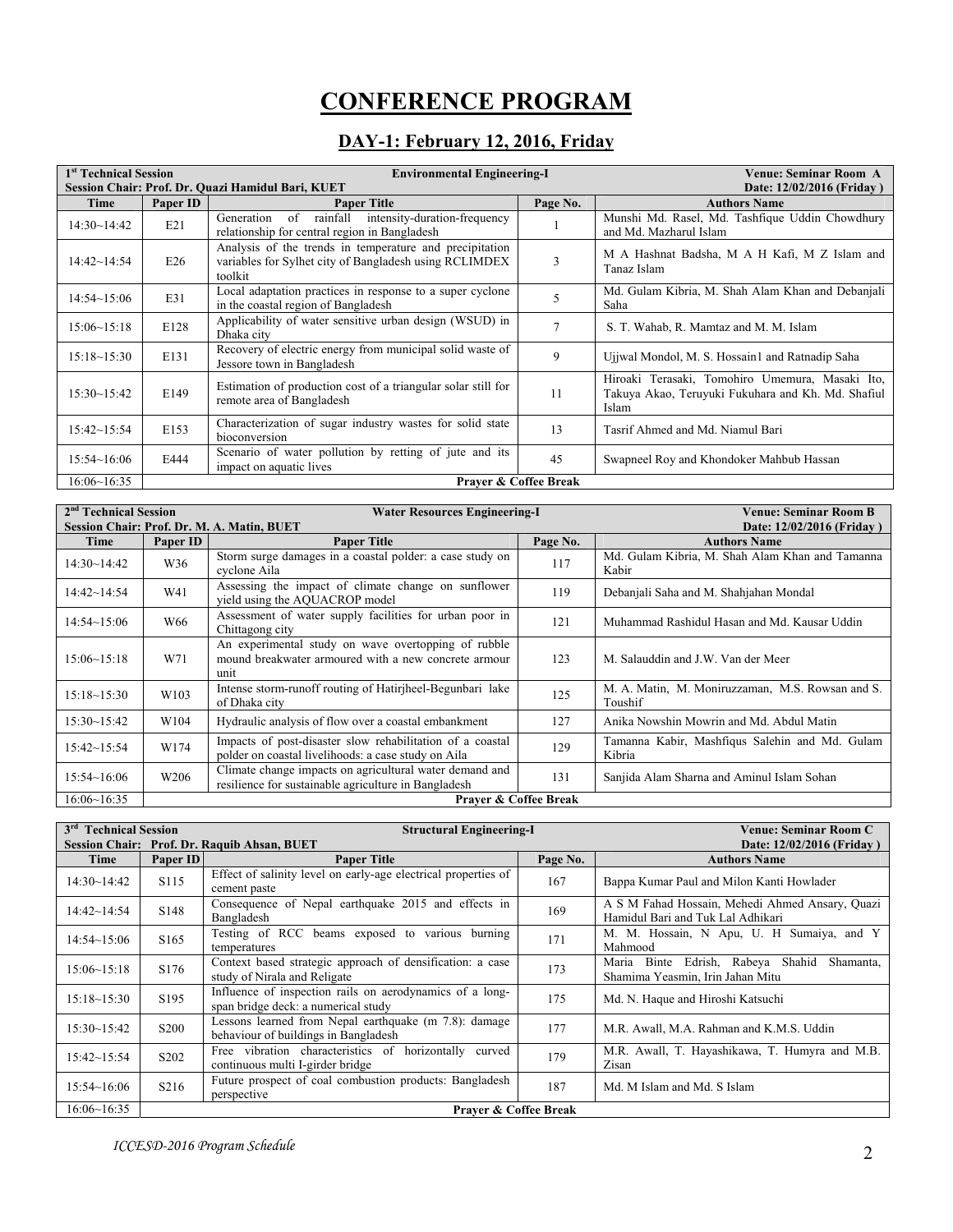| 4 <sup>th</sup> Technical Session |                     | <b>Environmental Engineering-II</b>                                                                |          | Venue: Seminar Room A                                            |
|-----------------------------------|---------------------|----------------------------------------------------------------------------------------------------|----------|------------------------------------------------------------------|
|                                   |                     | Session Chair: Engr. Grzegorz Jacek Rokicki, Team Leader, KWSP (JICA), KWASA                       |          | Date: 12/02/2016 (Friday)                                        |
| Time                              | Paper ID            | <b>Paper Title</b>                                                                                 | Page No. | <b>Authors Name</b>                                              |
| 16:35~16:47                       | E162                | Potential of phytoremediation approaches in regeneration of<br>Hazaribagh brownfield area          | 15       | Preyanka Dey, Matiur Rahman Raju, Mahbuboor<br>Rahman Choudhury  |
| 16:47~16:59                       | E175                | Thermal performance of solar thermal collector using metal<br>reinforced polyethylene tube         | 17       | Takuya Akao, Hiroaki Terasaki, Akira Okuda,<br>Teruyuki Fukuhara |
| 16:59~17:11                       | E181                | Application of coagulation process in treating of landfill<br>contaminated leachate                | 19       | Rabindra Chakrabarty and Islam M. Rafizul                        |
| $17:11 \sim 17:23$                | E197                | Performance evaluation of drinking water treatment plant in<br>Gopalganj town of Bangladesh        | 23       | M. S. Hossain, M. A. Halim and Habibur Reza                      |
| $17:23 - 17:35$                   | E213                | Evaluation of existing composting process at waste<br>management plant situated in kuet campus     | 25       | M. K. Sutradhar, M. R. Sarder and M. Alamgir                     |
| $17:35 \sim 17:47$                | E246                | Environmental assessment of wastewater disposal on Mouri<br>river at Khulna: an application of GIS | 27       | Sakibul Hasan, Kh. Mahbub Hassan and Showmitra<br>Kumar Sarkar   |
| $17:47 \sim 17:59$                | E446                | Plate in Tube Solar Desalination Technique: Review and<br>Practice                                 | 49       | Md. Ajwad Anwar, Tasnia Tarannum and Quazi<br>Hamidul Bari       |
| 17:59~18:30                       | <b>Prayer Break</b> |                                                                                                    |          |                                                                  |

| 5 <sup>th</sup> Technical Session<br><b>Water Resources Engineering-II</b> |                     |                                                                                                          | <b>Venue: Seminar Room B</b> |                                                             |  |
|----------------------------------------------------------------------------|---------------------|----------------------------------------------------------------------------------------------------------|------------------------------|-------------------------------------------------------------|--|
|                                                                            |                     | Session Chair: Prof. Dr. Md Shahjahan Ali, KUET                                                          |                              | Date: 12/02/2016 (Friday)                                   |  |
| Time                                                                       | Paper ID            | <b>Paper Title</b>                                                                                       | Page No.                     | <b>Authors Name</b>                                         |  |
| 16:35~16:47                                                                | W252                | Characterization of open channel flow parameters of the<br>river Gorai                                   | 133                          | Rijwana Ishat Esha and Md. Sabbir Mostafa Khan              |  |
| 16:47~16:59                                                                | W321                | Performance study on redesigned tubular solar still                                                      | 135                          | Md. Midul Hossain and Kh. Md. Shafiul Islam                 |  |
| 16:59~17:11                                                                | W387                | Study on sediment load due to rainfall                                                                   | 137                          | Md. Alamin, Md. Jahir Uddin and S. A. A. Mamun<br>Hossain   |  |
| $17:11 - 17:23$                                                            | W415                | Barbs position induced channel bank stability: a numerical<br>simulation                                 | 139                          | S. A. A. Mamun Hossain, Md. Jahir Uddin and<br>Wang Lixue   |  |
| $17:23 - 17:35$                                                            | W422                | A study on ground water contamination by saline water<br>along the coastline of Patenga in Chittagong    | 141                          | S. A. Mohit, M. Ashrafuzzaman, T. Ahmed and H.<br>M. Shoaib |  |
| $17:35 \sim 17:47$                                                         | W <sub>530</sub>    | Planning intervention for flood control and risk management<br>in Chilmari Upazila, Kurigram, Bangladesh | 155                          | T. K. Roy, K. Hasan and S. Hossain                          |  |
| $17:47 - 17:59$                                                            | W534                | A study on hydrodynamic and short term flash flood analysis<br>of Surma river using DELFT3D model        | 157                          | Probal Saha and Umme Kulsum Navera                          |  |
| $17:59 - 18:30$                                                            | <b>Praver Break</b> |                                                                                                          |                              |                                                             |  |

| <b>Technical Session</b><br>6 <sup>th</sup><br><b>Transportation Engineering-I</b> |                     |                                                                                                                                         | <b>Venue: Seminar Room B</b> |                                                             |
|------------------------------------------------------------------------------------|---------------------|-----------------------------------------------------------------------------------------------------------------------------------------|------------------------------|-------------------------------------------------------------|
|                                                                                    |                     | Session Chair: Prof. Dr. Hasib Mohammad Ahsan, BUET                                                                                     |                              | Date: 12/02/2016 (Friday)                                   |
| Time                                                                               | Paper ID            | <b>Paper Title</b>                                                                                                                      | Page No.                     | <b>Authors Name</b>                                         |
| 16:35~16:47                                                                        | T61                 | Traffic accidents information exploration to identify the<br>causes of traffic accident: a study on Joydebpur-Jamuna<br>bridge corridor | 255                          | Dilip Goswami and Md. Manjur Morshed                        |
| 16:47~16:59                                                                        | T <sub>201</sub>    | Assessment of transportation planning for central Dhaka                                                                                 | 263                          | T. Humyra and K. Kishi                                      |
| 16:59~17:11                                                                        | T <sub>288</sub>    | Accident prone locations (black spots) identification at<br>Bhanga-Mawa-Dhaka highway by using GIS                                      | 279                          | Sojib Kumar Sinha and Md. Ashigur Rahman                    |
| $17:11 \sim 17:23$                                                                 | T404                | Impact assessment of rail induced noise in Dhaka city                                                                                   | 287                          | N. Anwari and M. S. Hoque                                   |
| $17:23 - 17:35$                                                                    | T411                | Estimation of passenger car equivalents for easy bike at mid<br>block in Khulna metropolitan city                                       | 291                          | Ankan Mohajan and Quazi Sazzad Hossain                      |
| $17:35 \sim 17:47$                                                                 | T <sub>467</sub>    | Assessing the level of traffic congestion at Ferighat<br>intersection in Khulna metropolitan city                                       | 305                          | Sabok Mondal and Sazzad Hossain                             |
| $17:47 - 17:59$                                                                    | T <sub>551</sub>    | Service area analysis of transit stations for public bus<br>services: a case study of Khulna city                                       | 309                          | Chandan Datta, Mushfigur Rahman and Md. Esraz-<br>Ul-Zannat |
| $17:59 - 18:30$                                                                    | <b>Prayer Break</b> |                                                                                                                                         |                              |                                                             |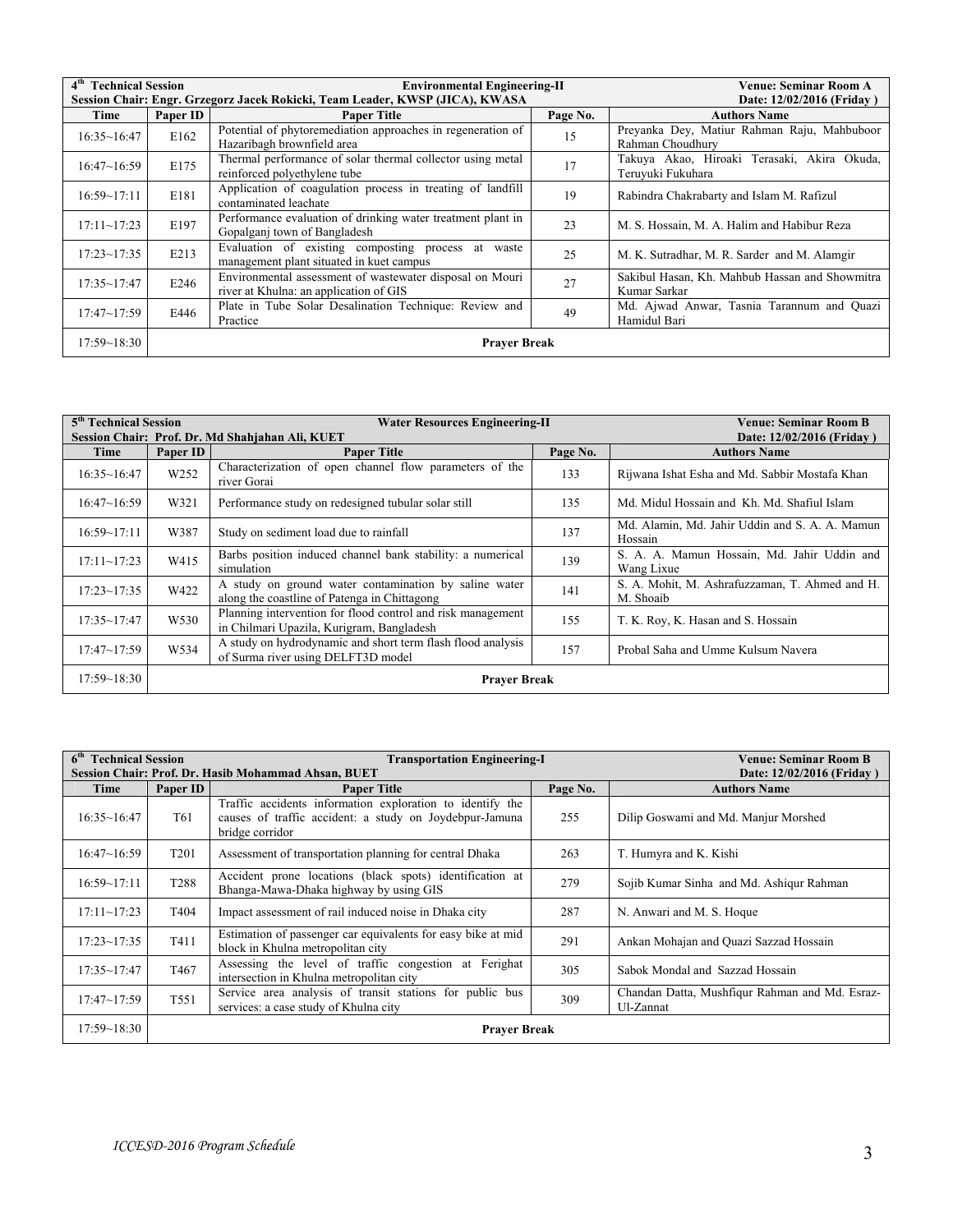| 7 <sup>th</sup> Technical Session<br>Session Chair: Prof. Dr. Kh. Mahbub Hassan, KUET |                              | <b>Environmental Engineering-III</b>                                                |          | Venue: Seminar Room A<br>Date: 12/02/2016 (Friday)                                   |
|---------------------------------------------------------------------------------------|------------------------------|-------------------------------------------------------------------------------------|----------|--------------------------------------------------------------------------------------|
| Time                                                                                  | Paper ID                     | <b>Paper Title</b>                                                                  | Page No. | <b>Authors Name</b>                                                                  |
| $18:30 - 18:42$                                                                       | E261                         | Assessment of contaminated soil near Hatiriheel lake at<br>Dhaka city of Bangladesh | 29       | Md. Abul Hashem, Md. Shahruk Nur-A-Tomal and<br>Syeda Anika Bushra                   |
| 18:42~18:54                                                                           | E491                         | A study on indoor air pollution by kitchen fuels in<br>Khalishpur, Khulna           | 65       | S. M. Monniruzzaman and Damayontee Roy                                               |
| 18:54~19:06                                                                           | E357                         | Bench scale composting of organic waste                                             | 31       | Sudipta Chakraborty, Q. Hamidul Bari, Md. Alamin<br>and Avishek Ghosh                |
| $19:06 - 19:18$                                                                       | E400                         | Tube in tube technique for solar desalination                                       | 33       | O. H. Bari, Asif Raihan, Md. Shakhawat Hossain<br>and Subarna Akhter Tanny           |
| 19:18~19:30                                                                           | E401                         | Water quality and simple EIA of Hatiriheel lake                                     | 35       | M. Tariquzzaman, Susmita Nishu, Tanveer<br>S.<br>Ferdous Saeed and Rifat Ahmed Reday |
| 19:30                                                                                 | <b>Supper at CE Building</b> |                                                                                     |          |                                                                                      |

| 8 <sup>th</sup> Technical Session<br>Session Chair: Prof. Dr. Kh. Shafiul Islam, KUET |                  | <b>Water Resources Engineering-III</b>                                                             | Venue: Seminar Room B<br>Date: 12/02/2016 (Friday) |                                                        |
|---------------------------------------------------------------------------------------|------------------|----------------------------------------------------------------------------------------------------|----------------------------------------------------|--------------------------------------------------------|
| Time                                                                                  | Paper ID         | <b>Paper Title</b>                                                                                 | Page No.                                           | <b>Authors Name</b>                                    |
| 18:30~18:42                                                                           | W433             | A study on hydrodynamic and morphological behaviour of<br>Padma river using delft3d model          | 143                                                | Binata Roy, Muhammad Rezaul Haider and Anika<br>Yunus  |
| 18:42~18:54                                                                           | W454             | Coastal livelihood and uniformity of cyclone infrastructure:<br>a case study of Dacope, Bangladesh | 145                                                | Arindam Saha and Md. Shahjahan Ali                     |
| 18:54~19:06                                                                           | W479             | A study on hydrodynamic and morphological behavior of<br>Gorai river using delft 3d                | 147                                                | Afeefa Rahman and Anika Yunus                          |
| 19:06~19:18                                                                           | W <sub>503</sub> | Laboratory study on performance of horizontal slotted<br>submerged breakwater                      | 149                                                | Md. Sadiul Alam Chyon, Md. Ataur Rahman                |
| $19:18 - 19:30$                                                                       | W <sub>553</sub> | Renewable water resources and an overall water demand-<br>availability analysis for Bangladesh     | 163                                                | Shovit Barua, Md. Reaz Akter Mullick and Ayan<br>Barua |
| 19:30                                                                                 |                  | <b>Supper at CE Building</b>                                                                       |                                                    |                                                        |

| 9 <sup>th</sup><br><b>Technical Session</b><br>Session Chair: Brigadier General DSM Shaheedul Islam |                   | <b>Structural Engineering-II</b>                                                      |          | <b>Venue: Seminar Room C</b><br>Date: 12/02/2016 (Friday)              |
|-----------------------------------------------------------------------------------------------------|-------------------|---------------------------------------------------------------------------------------|----------|------------------------------------------------------------------------|
| Time                                                                                                | Paper ID          | <b>Paper Title</b>                                                                    | Page No. | <b>Authors Name</b>                                                    |
| 18:30~18:42                                                                                         | S <sub>204</sub>  | Application of paper sludge ash in construction industry - a<br>review                | 181      | Shishir Kumar Sikder Amit, Mohammad Rafigul<br>Islam                   |
| 18:42~18:54                                                                                         | S <sub>2</sub> 11 | Study the behavior of standard steel structure through Static<br>and Dynamic Analysis | 183      | Navila Tabassum, S M Shafi, Bishu Deb Nath and<br>Shovona Khusru       |
| 18:54~19:06                                                                                         | S <sub>2</sub> 15 | Contribution of frame bay of a building against lateral load                          | 185      | M. Monjur Hossain, M.K. Mahfuz, Imran Uddin<br>Mahmud, Zobaer Saleheen |
| 19:06~19:18                                                                                         | S396              | A study on the quality of brick and sand from different<br>locations of Chittagong    | 189      | Oli Afaz Chowdhury, Sristi Das Gupta and Fahmida<br>Parvin             |
| 19:18~19:30                                                                                         | S598              | Weathering steel and composite structure : Bangladesh<br>perspective                  | 237      | A.K.M. Ruhul Amin, Md. Khasro Miah and Md.<br>Nazrul Islam             |
| 19:30                                                                                               |                   | <b>Supper at CE Building</b>                                                          |          |                                                                        |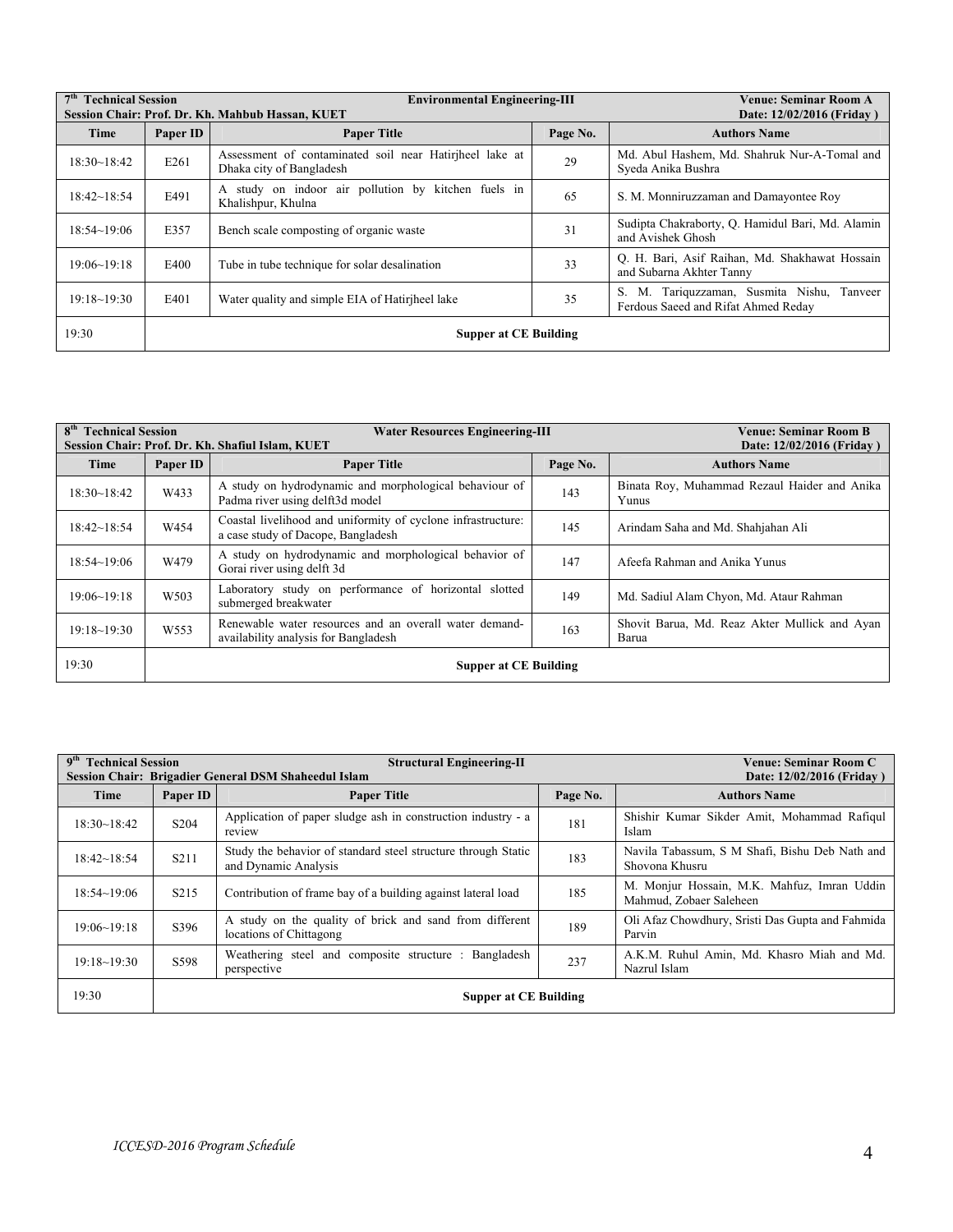## **DAY-2: February 13, 2016, Saturday**

| 10 <sup>th</sup> Technical Session |          | <b>Environmental Engineering-IV</b>                                                                                                   |          | Venue: Seminar Room A                                                           |
|------------------------------------|----------|---------------------------------------------------------------------------------------------------------------------------------------|----------|---------------------------------------------------------------------------------|
|                                    |          | Session Chair: Dr. Kazi ABM Mohiuddin, KUET                                                                                           |          |                                                                                 |
| Time                               | Paper ID | <b>Paper Title</b>                                                                                                                    | Page No. | <b>Authors Name</b>                                                             |
| $8:30 - 8:42$                      | E192     | Estimation of soluble sulphide discharged in hair burning<br>liming operation from tanneries, Bangladesh                              | 21       | Md. Abul Hashem, Md. Shahruk Nur-A-Tomal,<br>Aziza Ahsan and Syeda Anika Bushra |
| $8:42 - 8:54$                      | E402     | Structural safety assessment of Banghabandhu multipurpose<br>bridge for train accident and its socio-economic impact in<br>Bangladesh | 37       | Shahab Uddin, Md. Kobir Hossain                                                 |
| $8:54 - 9:06$                      | E412     | Treatment of butcher's shop wastewater by<br>electro-<br>coagulation using aluminum and iron electrodes                               | 39       | Shad Al Masud and Khondoker Mahbub Hassan                                       |
| $9:06 - 9:18$                      | E445     | Facing climate change by securing water and food in Dacope<br>Upazila of Khulna in Bangladesh                                         | 47       | M.A. Hossain and K.M. Hassan                                                    |
| $9:18-9:30$                        | E447     | Efficacy analysis of water distribution network at a<br>university campus in Bangladesh                                               | 51       | M. S. Hossain and K. M. Hassan                                                  |
| $9:30 - 9:42$                      | E490     | Assessment of rooftop rainwater harvesting system in<br>Khulna city and proposal for modification                                     | 63       | Quazi Faisal Bari Purno and Kh. Mahbub Hassan                                   |
| $9:42 - 9:54$                      | E594     | Design, fabrication and performance evaluation<br>of<br>continuous operating autoclave                                                | 113      | Istiaque Iqbal Hemel and Md. Niamul Bari                                        |
| 9:54~10:06                         | E597     | Selection of potential absorbent from locally available<br>material for the removal of color from industrial wastewater               | 115      | Md. Niamul Bari and Afima Sultana                                               |
| 10:06~10:40                        |          | <b>Coffee Break</b>                                                                                                                   |          |                                                                                 |

| 11 <sup>th</sup> Technical Session              |                   | <b>Water Resources Engineering-IV</b>                                                                                      |     | Venue: Seminar Room B                                            |
|-------------------------------------------------|-------------------|----------------------------------------------------------------------------------------------------------------------------|-----|------------------------------------------------------------------|
| Session Chair: Prof. Dr. S M Moniruzzaman, KUET |                   | Date: 13/02/2016 (Saturday)                                                                                                |     |                                                                  |
| Time                                            | Paper ID          | <b>Paper Title</b>                                                                                                         |     | <b>Authors Name</b>                                              |
| $8:30 - 8:42$                                   | W <sub>5</sub> 13 | Hydrodynamic flood modelling of Poshur river using HEC-<br>RAS and sources of its uncertainty                              | 151 | Faria Alam and Atiqul Islam                                      |
| $8:42 - 8:54$                                   | W518              | Developing a semi-distributed hydrological model and<br>rainfall frequency analysis of Bangshi river basin                 | 153 | Anmol Haque, Muhammad Rezaul Haider and<br>Umme Kulsum Navera    |
| $8:54-9:06$                                     | W536              | Hydrodynamic & morphological analysis of Gorai river<br>using delft3d mathematical model                                   | 159 | Mariam Khanam and Umme Kulsum Navera                             |
| $9:06 - 9:18$                                   | W <sub>552</sub>  | Assessment of groundwater depletion by lithological study<br>and mapping with GIS: in the context of Mahadevpur<br>Upazila | 161 | R. M. Chowdhury, M. S. Kabir and A. B. M. I.<br>Hossain          |
| $9:18-9:30$                                     | E514              | Performance of existing water supply system in Khulna city                                                                 | 79  | Shams Jerin Khan, Md. Saiful Islam<br>and Ripon<br>Kumar Kundo   |
| $9:30-9:42$                                     | E568              | Assessment of potential environmental benefits of using<br>solar power for irrigation pump: a case study in Bangladesh     | 99  | S T Wahab, L Noor, A M Redwan, J K Dev and S M<br>Shamim Reza    |
| $9:42 - 9:54$                                   | E575              | Effect of salinity on brick clay $\&$ its reduction by leaching<br>process                                                 | 105 | Easin Arafat, Ashraful Alam, Md. Saiful Islam and<br>Samonty Das |
| 9:54~10:06                                      | E583              | Communities strength and weakness for responding cyclone<br>and frequently flood on southern part of Bangladesh            | 109 | Md. Mozahidul Islam, Md. Hamidul Islam and Md.<br>Shahin         |
| 10:06~10:40                                     |                   | <b>Coffee Break</b>                                                                                                        |     |                                                                  |

| $12^{\text{th}}$<br><b>Technical Session</b> |                  | <b>Transportation Engineering-I</b>                                                                              |          | <b>Venue: Seminar Room C</b>                                                        |
|----------------------------------------------|------------------|------------------------------------------------------------------------------------------------------------------|----------|-------------------------------------------------------------------------------------|
|                                              |                  | Session Chair: Prof. Dr. Md. Nazrul Islam, DUET                                                                  |          | Date: 13/02/2016 (Saturday)                                                         |
| Time                                         | Paper ID         | <b>Paper Title</b>                                                                                               | Page No. | <b>Authors Name</b>                                                                 |
| $8:30 - 8:42$                                | T <sub>56</sub>  | Accident rate analysis in Sylhet district using SPSS method<br>for highway safety evaluation                     | 253      | Zubair-Ul-Mulk, Azharul Islam and Md. Rokib<br>Hasan                                |
|                                              |                  |                                                                                                                  |          |                                                                                     |
| $8:42 - 8:54$                                | T <sub>247</sub> | Development of calibrating microscopic simulation model<br>for non-lane based heterogenious traffic operation    | 271      | S. M. Mashrur and M. S. Hoque                                                       |
| $8:54 - 9:06$                                | T <sub>248</sub> | Parking demand and supply analysis of different three<br>wheeler vehicles in Khulna                              | 273      | Sunzid Hassan and Mohaimin Azmain                                                   |
| $9:06 - 9:18$                                | T <sub>267</sub> | Motorists' and pedestrians' understanding of traffic signals<br>and road markings in Dhaka city                  | 277      | Syed Ahnaf Morshed, Ahadul Islam and Tahmina<br>Rahman Chowdhury                    |
| $9:18-9:30$                                  | T <sub>463</sub> | Analyzing trip distribution scenarios and its consequences in<br>Khulna city: a case study of ward 10, 11 and 12 | 301      | Ahmed Samiel Ahsan, Jawata Afnan, Muhammad<br>Salaha Uddin and Md. Mokhlesur Rahman |
| $9:30 - 9:42$                                | T464             | Effect of vehicle size on the capacity of Khulna Jessore<br>highway                                              | 303      | Mohammed Shahjalal and Quazi Sazzad Hossain                                         |
| $9:42 - 9:54$                                | T <sub>557</sub> | Evaluation of buses and cars as transportation mode to<br>workplace                                              | 311      | Sunzid Hassan, K.M. Nabiul Haque and Tasnima<br>Fahmin                              |
| 9:54~10:06                                   | T <sub>593</sub> | Demand forecasting for a domestic airport-a case study                                                           | 313      | Md. Salahuddin Sohag and Md. Rokonuzzaman                                           |
| 10:06~10:40                                  |                  | <b>Coffee Break</b>                                                                                              |          |                                                                                     |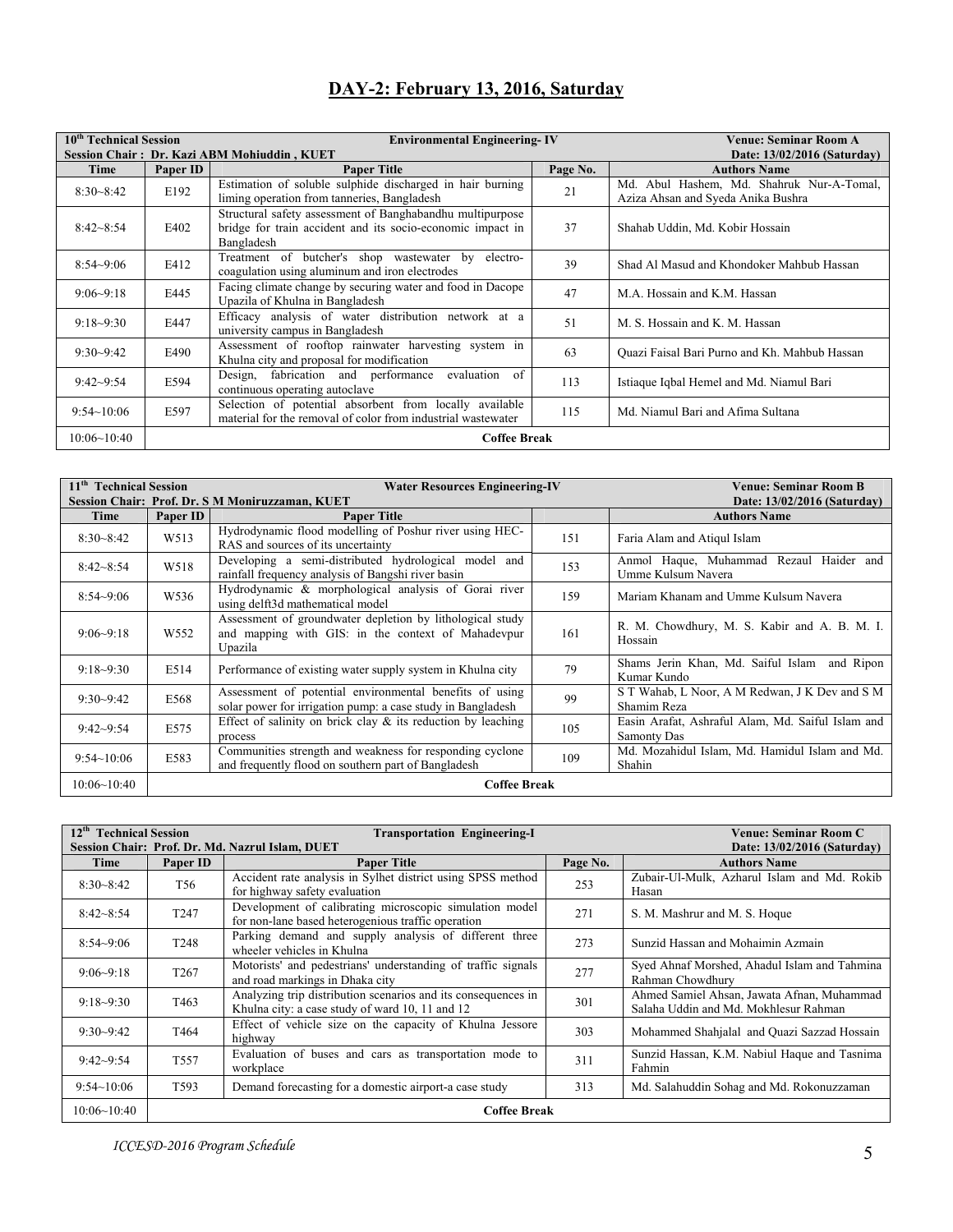| $13^{\text{th}}$<br><b>Technical Session</b><br><b>Environmental Engineering-V</b><br><b>Venue: Seminar Room A</b> |                                            |                                                                                                                           |          |                                                                                  |  |  |
|--------------------------------------------------------------------------------------------------------------------|--------------------------------------------|---------------------------------------------------------------------------------------------------------------------------|----------|----------------------------------------------------------------------------------|--|--|
|                                                                                                                    | Session Chair: Prof. Dr. Niamul Bari, RUET |                                                                                                                           |          |                                                                                  |  |  |
| Time                                                                                                               | Paper ID                                   | <b>Paper Title</b>                                                                                                        | Page No. | <b>Authors Name</b>                                                              |  |  |
| 10:40~10:52                                                                                                        | E448                                       | Scenario-based simulation of existing water distribution<br>network for KUET campus in Bangladesh                         | 53       | M. S. Hossain and K. M. Hassan                                                   |  |  |
| 10:52~11:04                                                                                                        | E449                                       | Installation of a simple water treatment unit at Kaligoni region<br>and assessment of dalys lost due to diarrheoa         | 55       | Md. Farid Munnaf and Kh. Mahbub Hassan                                           |  |  |
| $11:04 \sim 11:16$                                                                                                 | E465                                       | A study on groundwater quality and its effect on human health<br>in Jogipole union Parishad, Khulna                       | 57       | S. M. Abdul Baten, S. M. Moniruzzaman, S. M.<br>Nur-E-Alam and Ripon Kumar Kundo |  |  |
| 11:16~11:28                                                                                                        | E468                                       | Characterization of selected industrial effluent and their<br>effects on Narod river of Natore, Bangladesh                | 59       | S. M. Nur-E-Alam, S. M. Moniruzzaman and Md.<br>Rasheduzzaman                    |  |  |
| $11:28 \sim 11:40$                                                                                                 | E471                                       | Reasons and remidies of heat island phenomena for Dhaka<br>city: a review                                                 | 61       | Jeba Tashnim and Md. Ajwad Anwar                                                 |  |  |
| $11:40 \sim 11:52$                                                                                                 | E493                                       | Effects of using organic compost on water holding capacity of<br>Dhaka soil                                               | 67       | Nusrat Nayeema, Quazi H Bari, Nawsheen Shafique<br>and Farhana Hossain           |  |  |
| 11:52~12:04                                                                                                        | E498                                       | Socio-economic aspects of adopting the rooftop rainwater<br>harvesting system and its quality assessment at Mongla region | 69       | Kh. Mahbub Hassan, Md. A. Razzague, and Q.<br>Faisal Bari                        |  |  |
| 12:04~12:16                                                                                                        | E570                                       | Dispersion of air pollutants from Khulna power plant                                                                      | 101      | Salma Alam and Kazi ABM Mohiuddin                                                |  |  |
| $12:16 \sim 12:28$                                                                                                 | E591                                       | Temporal and spatial variation of water quality parameters of<br>Modhumoti river in Bangladesh                            | 111      | Md. Kamal Hossain, Md. Shariful Islam and Md.<br>Shahjahan Ali                   |  |  |
| 12:28~14:05                                                                                                        |                                            | Praver & lunch break                                                                                                      |          |                                                                                  |  |  |

| 14 <sup>th</sup> Technical Session |                  | <b>Transportation Engineering-II</b>                                                                                                           |          | Venue: Seminar Room B                                                                                    |
|------------------------------------|------------------|------------------------------------------------------------------------------------------------------------------------------------------------|----------|----------------------------------------------------------------------------------------------------------|
|                                    |                  | Session Chair: Prof. Dr. Md. Mazharul Haque, BUET                                                                                              |          | Date: 13/02/2016 (Saturday)                                                                              |
| Time                               | Paper ID         | <b>Paper Title</b>                                                                                                                             | Page No. | <b>Authors Name</b>                                                                                      |
| 10:40~10:52                        | T138             | Provision for adequate headroom for footbridges and<br>flyovers                                                                                | 257      | R. Rahman and M. S. Hoque                                                                                |
| 10:52~11:04                        | T <sub>152</sub> | Estimation of trip attraction rate of mega shopping mall and<br>school in Dhaka city                                                           | 259      | F. Akter, M. S. Chowdhury, A. Alam and M. M.<br>Rahman                                                   |
| $11:04 \sim 11:16$                 | T188             | Trip generation in Khulna city: a household based analysis                                                                                     | 261      | Mehedee<br>Showmitra<br>Hassan,<br>Kumar<br>Sarkar,<br>Muhammad Salaha Uddin and Md. Mokhlesur<br>Rahman |
| 11:16~11:28                        | T <sub>203</sub> | Vehicular emission inventory analysis of a residential and a<br>commercial area of Dhaka city                                                  | 265      | M.Alam and M. S. Hoque                                                                                   |
| 11:28~11:40                        | T342             | Eggshell powder utilization as CBR modifying agent to<br>improve the sub-grade soil                                                            | 281      | B. Ahmed, A. Rahman and J. Das                                                                           |
| $11:40 \sim 11:52$                 | T381             | Evaluation the capacity of a roundabout in Jessore<br>municipality by using SIDRA                                                              | 283      | Nishat Nyla Zaman and Quazi Sazzad Hossain                                                               |
| 11:52~12:04                        | T384             | Development of a delay model for roundabouts in Khulna<br>metropolitan city, Bangladesh                                                        | 285      | Emran Hossain and Quazi Sazzad Hossain                                                                   |
| 12:04~12:16                        | T408             | An Evaluation of Airfield Pavements in Bangladesh                                                                                              | 289      | Hasib Mohammed Ahsan and Md. Emrul Hasan                                                                 |
| 12:16~12:28                        | T531             | Traffic congestion at road intersection due to absence of<br>efficient traffic management and planning: a case study on<br>Fulbarigate, Khulna | 307      | Redwan Kabir, Farhana Kabir Zisha, Moniruzzaman                                                          |
| $12:28 - 14:05$                    |                  | Praver & lunch break                                                                                                                           |          |                                                                                                          |

| 15 <sup>th</sup> Technical Session<br>Session Chair: Prof. Dr. Md. Khasro Miah, DUET |                   | <b>Structural Engineering-III</b>                                                                                          |     | Venue: Seminar Room C<br>Date: 13/02/2016 (Saturday)                                                                     |
|--------------------------------------------------------------------------------------|-------------------|----------------------------------------------------------------------------------------------------------------------------|-----|--------------------------------------------------------------------------------------------------------------------------|
| Time                                                                                 | Paper ID          | <b>Paper Title</b>                                                                                                         |     | <b>Authors Name</b>                                                                                                      |
| 10:40~10:52                                                                          | S81               | An experimental investigation on reducing heat flow of<br>profiled steel sheet using heat insulating materials in roof     | 165 | S. M. Zahurul Islam and Dalia Khatun                                                                                     |
| 10:52~11:04                                                                          | S <sub>405</sub>  | A numerical study on the rate of burning of PMMA                                                                           | 191 | H M Igbal Mahmud, KAM Moinuddin and GR<br>Thorpe                                                                         |
| 11:04~11:16                                                                          | S418              | Microstructural analysis of blended cement concrete in<br>marine environment                                               | 193 | Md. Ibrahim Mostazid, Mohammad Morshedul<br>Hoque and Md. Abul Hasan, Md. Raihan Mukhlis                                 |
| 11:16~11:28                                                                          | S428              | A study on optimum fly ash content for yielding a particular<br>high strength concrete                                     | 195 | M R Karim & R M Faysal                                                                                                   |
| $11:28 \sim 11:40$                                                                   | S <sub>4</sub> 30 | An assessment of safety of a real six storied RCC frame<br>structure by non linear static pushover analysis                | 197 | R M Faysal and D Barman                                                                                                  |
| $11:40 \sim 11:52$                                                                   | S434              | Experimental and numerical analysis of shear deficient RC<br>beam retrofitted with ferrocement                             | 201 | Harun U Rashid, Sajibananda Dev, Tafsirojjaman<br>and Md. R Alam                                                         |
| $11:52 \sim 12:04$                                                                   | S437              | Spatial variation of physical and micro-structural<br>characteristics of coarse aggregates in Bangladesh                   | 203 | Tafsirojjaman, Mohammad R Mia, Kazi R Islam,<br>Mostaque A Bulbul, M H Shamim, Md. R Alam,<br>Md. S Rana and Md. Jahidul |
| $12:04 - 12:16$                                                                      | S <sub>459</sub>  | Numerical simulation of circular hollow steel columns<br>confined with fiber reinforced polymer under axial<br>compression | 205 | Nusrat Khanum Zinia, Faiza Ahsan Reza and Wasi<br><b>Uddin Ahmed</b>                                                     |
| 12:16~12:28                                                                          | S484              | Investigation of mechanical behavior of concrete by<br>replacing cement with coconut shell ash & stone dust                | 207 | Shoaib Ibn Hasan, Mir Abdul Kuddus, Abid Hasan<br>Manon and Md. Midul Hossain                                            |
| $12:28 - 14:05$                                                                      |                   | Prayer & lunch break                                                                                                       |     |                                                                                                                          |

*ICCESD-2016 Program Schedule* 6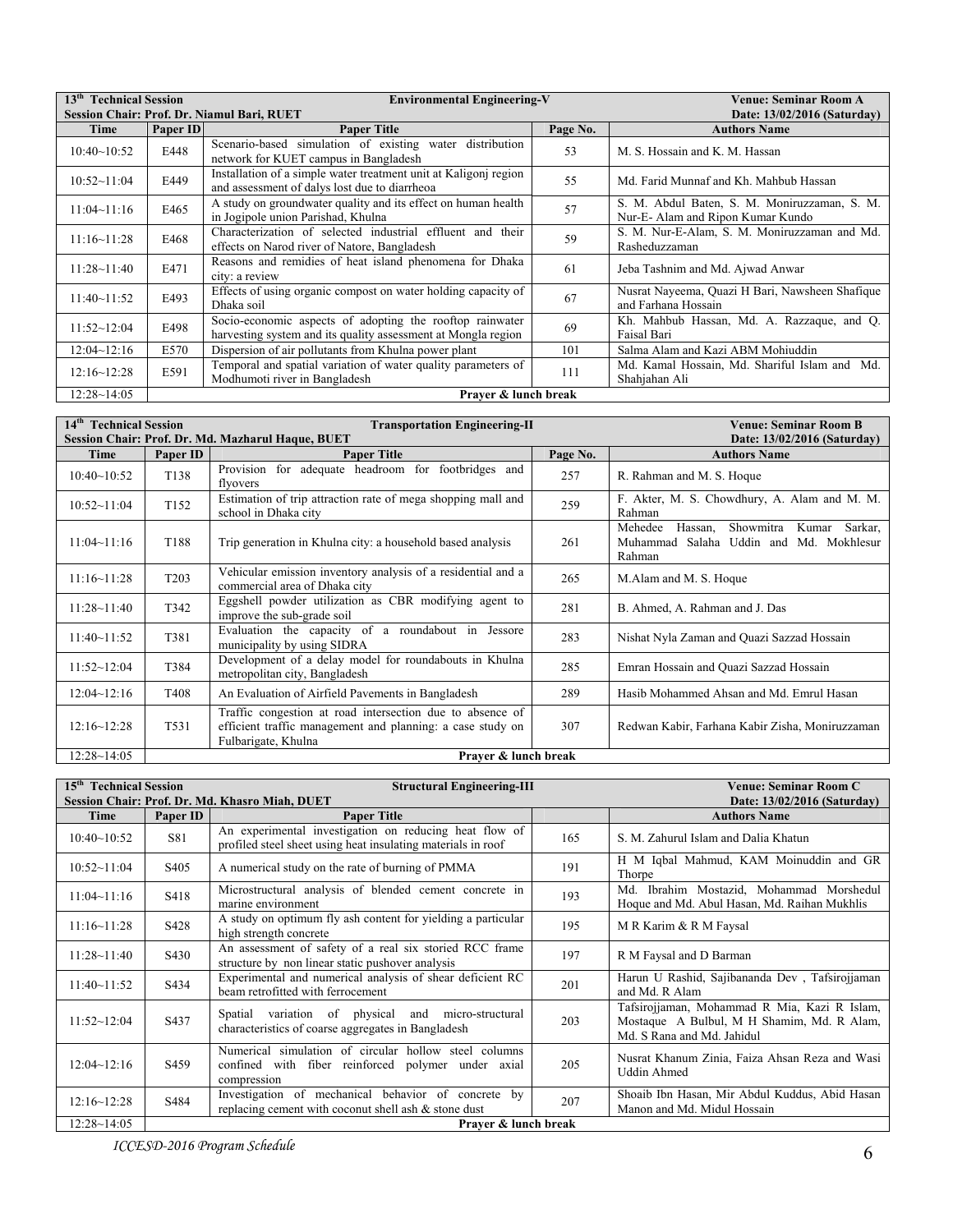|                    | 16 <sup>th</sup> Technical Session<br><b>Environmental Engineering-VI</b><br>Session Chair: Prof. Dr. Muhammed Alamgir, VC, KUET |                                                                                                                                            |          | <b>Venue: Seminar Room A</b>                                                               |
|--------------------|----------------------------------------------------------------------------------------------------------------------------------|--------------------------------------------------------------------------------------------------------------------------------------------|----------|--------------------------------------------------------------------------------------------|
| Time               | Paper ID                                                                                                                         | <b>Paper Title</b>                                                                                                                         | Page No. | Date: 13/02/2016 (Saturday)<br><b>Authors Name</b>                                         |
| $14:05 \sim 14:17$ | E438                                                                                                                             | An investigation into grey water quality and reuse                                                                                         | 43       | Sayma Akter, H.M. Raihan Habib and Md. Shahidul<br>Islam                                   |
| $14:17~-14:30$     | E500                                                                                                                             | The impact of climate change in Sundarban and its<br>catastrophic effect                                                                   | 71       | Faria Alam, Kh. Mahbub Hassan, Swarna Bhowmick<br>and Piash Saha                           |
| 14:30~14:42        | E505                                                                                                                             | Assessment of energy recovery potential of municipal solid<br>waste in Khulna city                                                         | 73       | Md. Rasheduzzaman, Kazi ABM Mohiuddin and<br>S.M.Nur-E-Alam                                |
| $14:42 \sim 14:54$ | E515                                                                                                                             | Treatment of greywater generated at KUET campus in<br>Bangladesh                                                                           | 81       | Samonty Das, Kazi ABM Mohiuddin and Easin<br>Arafat                                        |
| 14:54~15:06        | E517                                                                                                                             | Removal of color from textile wastewater by adsorption<br>process                                                                          | 83       | Nazia Zerin, Kazi ABM Mohiuddin                                                            |
| 15:06~15:18        | E519                                                                                                                             | Study on arsenic in cigarette smoke                                                                                                        | 85       | Md. Rejaul Karim and Kazi ABM Mohiuddin                                                    |
| $15:18 \sim 15:30$ | E527                                                                                                                             | Development of a pilot-scale treatment plant for market<br>wastewater                                                                      | 87       | Azrina Karima and Kh. Mahbub Hassan                                                        |
| $15:30 - 15:42$    | E546                                                                                                                             | Management of solid wastes of air transport: a case study on<br>Jessore airport, Khulna city region, Bangladesh                            | 93       | T.K. Roy, S. S. Misty and F. Hadia                                                         |
| $15:42 \sim 15:54$ | E571                                                                                                                             | Performance evaluation of natural coagulants (cicer arietinum<br>and abelmoschus esculentus) comparing with alum in<br>coagulation process | 103      | M M Rahman, A A Masrur Ahmed, M S A Khan and<br>S S Joy                                    |
| 15:54~16:06        | E581                                                                                                                             | Solid waste management system at PSTU campus                                                                                               | 107      | Protiva Adhikary, Md. Hamidul Islam, Susmita<br>Howlader Muna, Milton Saha and Musrat Emon |
| ~16:40             |                                                                                                                                  | <b>Praver &amp; Coffee Break</b>                                                                                                           |          |                                                                                            |

| 17 <sup>th</sup> Technical Session |                   | <b>Transportation Engineering-III</b>                                                                                                                                                      | <b>Venue: Seminar Room B</b> |                                                                                            |
|------------------------------------|-------------------|--------------------------------------------------------------------------------------------------------------------------------------------------------------------------------------------|------------------------------|--------------------------------------------------------------------------------------------|
|                                    |                   | Session Chair: Prof. Dr. Hasib Mohammad Ahsan, BUET                                                                                                                                        |                              |                                                                                            |
| Time                               | Paper ID          | <b>Paper Title</b>                                                                                                                                                                         | Page No.                     | <b>Authors Name</b>                                                                        |
| 14:05~14:17                        | T <sub>2</sub> 34 | Problems and challenges in introducing bicycle as a potential<br>mode of transport in Dhaka city                                                                                           | 267                          | L.Barua and M.S. Hoque                                                                     |
| 14:17~14:30                        | T <sub>235</sub>  | Investigation of problems associated with usage of private car<br>and possible measures to minimize its use                                                                                | 269                          | T.Saha and M.M. Rahman                                                                     |
| 14:30~14:42                        | T <sub>250</sub>  | Cycle-rickshaw as a sustainable mode of public transport in<br>Dhaka city                                                                                                                  | 275                          | R. Roy and M. S. Hoque                                                                     |
| $14:42 \sim 14:54$                 | T420              | Prospects of inland waterways for freight traffic movement<br>along Dhaka-Chittagong corridor and constraint analysis of full<br>operation of the Pangaon Inland Container Terminal (PICT) | 293                          | Md Z Habib and Albab U Noor                                                                |
| $14:54 \sim 15:06$                 | T432              | Urban road network management policy in Khulna<br>metropolitan city and its improvement                                                                                                    | 295                          | Md. Sayed Rahman, Quazi Sazzad Hossain, Md.<br>Esraz-Ul-Zannat                             |
| 15:06~15:18                        | T <sub>461</sub>  | Current road accident situation in Khulna metropolitan city                                                                                                                                | 297                          | Junayed Pasha and Quazi S Hossain                                                          |
| $15:18 \sim 15:30$                 | T <sub>462</sub>  | Development of accident prediction models for Khulna<br>metropolitan city                                                                                                                  | 299                          | Junayed Pasha and Quazi S Hossain                                                          |
| $15:30 \sim 15:42$                 | T600              | In search of an optimum track structure: indispensability of<br>ballast economic for suitable and sustainable development                                                                  | 315                          | A H Buhiyan                                                                                |
| $15:42 \sim 15:54$                 | T <sub>601</sub>  | Designing a roundabout having centripetal<br>motion<br>with provision for pedestrian and bicycle facilities: a case<br>study for 5 legged intersection                                     | 317                          | N. Haque, S. M. Mashrur, T. Saha, N. R. Khan,<br>A. Mahmud, M. M. Hoque and M. Hadiuzzaman |
| $\sim$ 16:40                       |                   | Praver & Coffee Break                                                                                                                                                                      |                              |                                                                                            |

| 18 <sup>th</sup> Technical Session |                   | <b>Structural Engineering-IV</b>                                                                                        |          | Venue: Seminar Room C                                                           |
|------------------------------------|-------------------|-------------------------------------------------------------------------------------------------------------------------|----------|---------------------------------------------------------------------------------|
|                                    |                   | Session Chair: Prof. Dr. Md. Monjur Hossain, KUET                                                                       |          | Date: 13/02/2016 (Saturday)                                                     |
| Time                               | Paper ID          | <b>Paper Title</b>                                                                                                      | Page No. | <b>Authors Name</b>                                                             |
| 14:05~14:17                        | S <sub>5</sub> 04 | Study on salinity content of bricks and sands in Khulna region                                                          | 209      | Abu Zakir Morshed, S. M. Wasi Uddin, Anonna<br>Ahmed Linda and Md. Robiul Islam |
| 14:17~14:30                        | S508              | Performance study on no fines concrete                                                                                  | 211      | Md. Asif Bin Kabir and Kh. Md. Shafiul Islam                                    |
| 14:30~14:42                        | S521              | Effect of rebar corrosion on bond stress-slip behaviour in<br>reinforced concrete                                       | 213      | Md. Rakib and Abu Zakir Morshed                                                 |
| $14:42 \sim 14:54$                 | S538              | Study on prevention of rebar corrosion through cathodic<br>protection by using sacrificial anode                        | 215      | Sheikh Shakib and Abu Zakir Morshed                                             |
| $14:54 \sim 15:06$                 | S <sub>564</sub>  | Comparison of CEM I and CEM II cement concretes in terms<br>of water permeability                                       | 217      | R. Rumman, M. R. Kamal, T. Manzur and M. A.<br>Noor                             |
| 15:06~15:18                        | S579              | Strength enhancement of austenitic steel sections due to cold-<br>forming                                               | 221      | Milon Kanti Howlader and Michal Jandera                                         |
| $15:18 \sim 15:30$                 | S580              | Influence of salt efflorescence on rendering mortar of brick<br>masonry walls                                           | 223      | M. R. Karim, M. H. Islam and S. Y. Morshed                                      |
| 15:30~15:42                        | S585              | Strength gain in concrete by membrane curing method                                                                     | 225      | Belal Hossen, Afiya Narzis and Rowshon Jadid                                    |
| $15:42 \sim 15:54$                 | S588              | Effect of horizontal irregularity on the behavior of multi-<br>storey R/C buildings due to horizontal loads (BNBC/2006) | 227      | Sagar Ghos, Rafid-Al-Zahur Khandker and Md.<br>Rokonuzzaman                     |
| ~16:40                             |                   | <b>Praver &amp; Coffee Break</b>                                                                                        |          |                                                                                 |

*ICCESD-2016 Program Schedule* 7